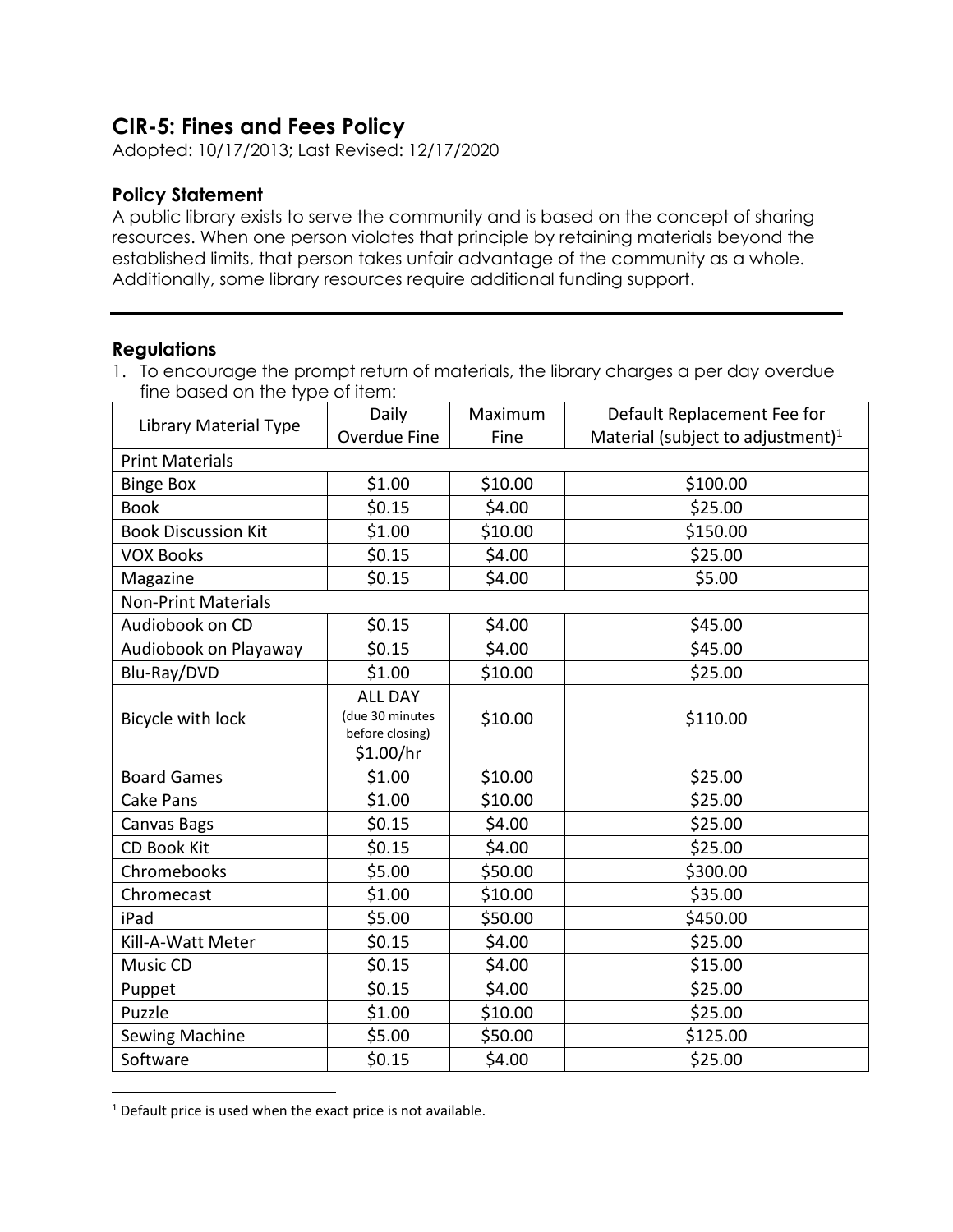| Videogame         | \$1.00        | \$10.00       | \$60.00                            |
|-------------------|---------------|---------------|------------------------------------|
| Videogame Console | \$5.00        | \$50.00       | \$450.00                           |
| Wireless Hotspot  | \$1.00        | \$10.00       | \$100.00                           |
| Youth Theme Kit   | \$1.00        | \$10.00       | \$250.00*                          |
|                   |               |               | *Refer to the schedule within each |
|                   |               |               | kit for the replacement cost of    |
|                   |               |               | individual items lost              |
| MeLCat Item       | \$1.00 DVDs   | \$10.00 DVDs  | \$100.00                           |
|                   | \$0.15 others | \$4.00 others |                                    |

| Library Material Type      | Hourly<br>Overdue Fine | Maximum<br><b>Fine</b> | Default Replacement Fee<br>for Material (subject to<br>adjustment) $^2$ |
|----------------------------|------------------------|------------------------|-------------------------------------------------------------------------|
| In-Library Only            |                        |                        |                                                                         |
| <b>Charging Cords</b>      | \$1.00                 | \$10.00                | \$15.00                                                                 |
| <b>Graphing Calculator</b> | \$1.00                 | \$10.00                | \$125.00                                                                |
| <b>Reading Glasses</b>     | \$1.00                 | \$10.00                | \$15.00                                                                 |
| Videogame Console          |                        |                        |                                                                         |
| (Nintendo Switch and       | \$1.00                 | \$10.00                | \$450.00                                                                |
| Game controllers)          |                        |                        |                                                                         |

- 2. On the day after the due date, all materials will be considered overdue if they have not been renewed or returned.
- 3. All checked out items will be automatically renewed up to 2 times, if the item is not on hold for another patron and there are renewals remaining. Patrons will receive email notice stating what has been auto-renewed and what could not be autorenewed.
- 4. No fines will accrue on days that the library is closed.
- 5. The library will notify patrons of the overdue materials via email or United States Postal Service in compliance with state law.<sup>3</sup>
- 6. When the maximum fine level shown above has been reached, the item status will change and the Default Replacement Fee for Material will automatically be added to the patron account balance, along with a \$2.00 Processing Fee.
- 7. The Outstanding Fee Limit is \$10.00 or more than one lost item. Any patron whose account equals this limit shall forfeit borrowing privileges until materials are returned and fines are paid. Patrons experiencing unusual difficulty in returning their materials or paying their fines should contact the library circulation staff.
- 8. When a patron claims an item returned, staff will continue to look for the item for six months. If the item is not found and the claim is the second one for the patron, there will be a Processing Fee of \$15.00 added to the patron account.

 $\overline{\phantom{a}}$ 

 $2$  Default price is used when the exact price is not available.

<sup>3</sup> MCL 397.603 *et seq.* Library Privacy Act